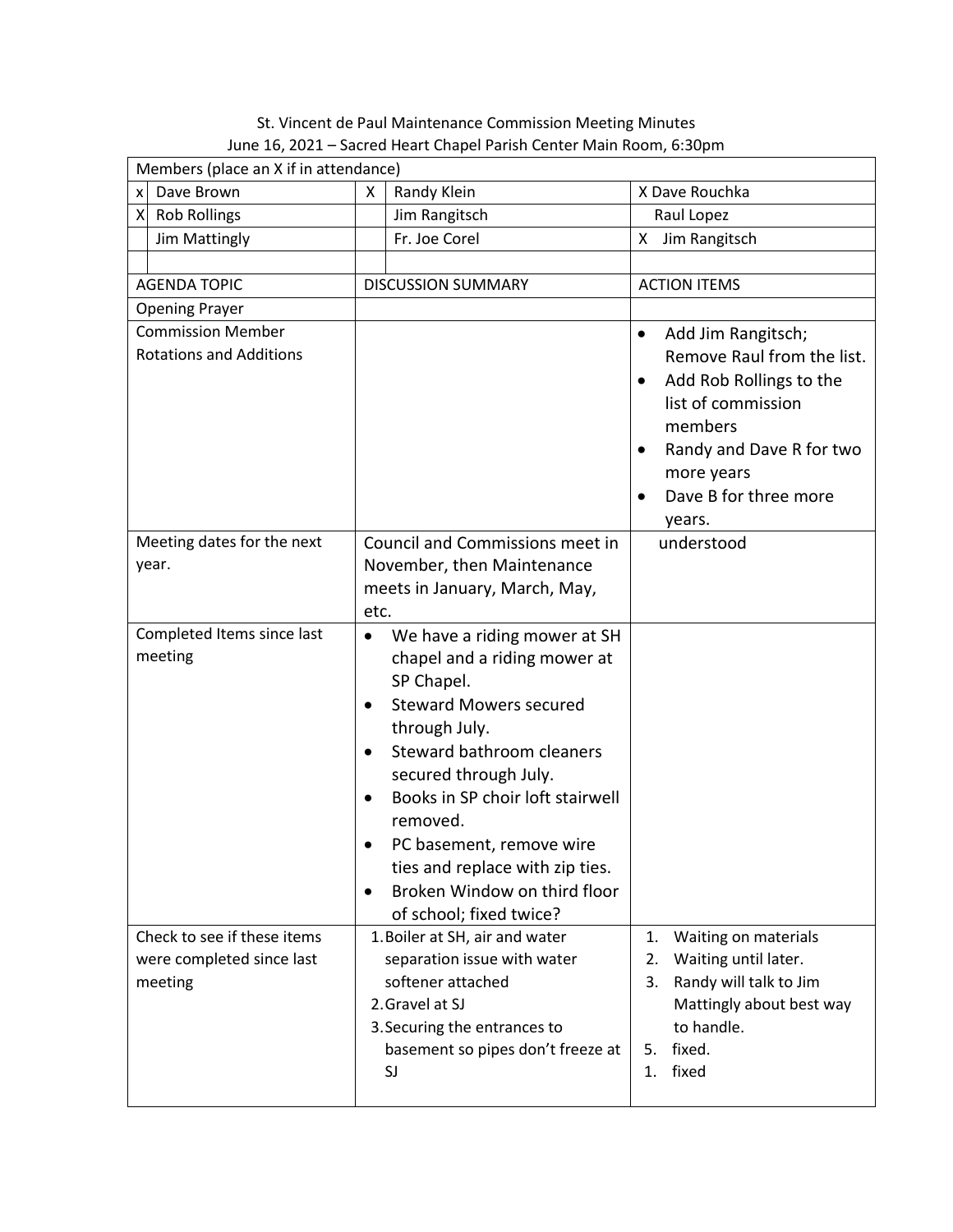|                              | 4.St Patrick new bathroom door:      |                                           |
|------------------------------|--------------------------------------|-------------------------------------------|
|                              | ensure it won't lock when            |                                           |
|                              | someone leaves the bathroom?         |                                           |
|                              | 5. Fire inspector review items?      |                                           |
|                              | 6. Exit in PC replaced or fixed      |                                           |
|                              | 7. Cover wiring and breaker that is  |                                           |
|                              | exposed in SH Choir loft;            |                                           |
|                              | 8. Ceiling tile replaced in SP Choir |                                           |
|                              | Loft?                                |                                           |
|                              | 9.SP Rectory office (across from     |                                           |
|                              | kitchen) cover on 6 outlet           |                                           |
|                              | adapter?                             |                                           |
|                              | Light replacement on in PC<br>10.    |                                           |
|                              | and one in PC west?                  |                                           |
| In process that were in      | 1. Doors to boiler room              | 1.<br>In process                          |
| process at last meeting      | 2. Sounds System at SH               | Tweaking, better, almost<br>2.            |
|                              | Sidewalk on Wilkerson<br>3.          | there                                     |
|                              | Keyless pad entry SH and<br>4.       | Box being built by Scott L. to<br>3.      |
|                              | business office                      | keep fingers off controls                 |
|                              | How to address lights and fans<br>5. | Yes, city will assist in<br>4.            |
|                              | (if we need to address) at SJ        | replacing                                 |
|                              | Sound system and electric bell<br>6. | Materials ordered; working<br>5.          |
|                              | system at SP.                        | on work around for                        |
|                              | <b>Basement of rectory SP</b><br>7.  | magnetic door opening                     |
|                              | <b>Bathrooms in School</b><br>8.     | We are moving this off of<br>6.           |
|                              | 9. Doors between Dee's office and    | our "to do" list.                         |
|                              | kitchen in business office           | Will discuss with Wilken<br>7.            |
|                              | 10. Constellation Bills              | when we are done adjusting                |
|                              | 11. Copy of Nightwatch inspection    | sound system at SH.                       |
|                              | to fire marshal                      | Rob Rollings drawing up<br>8.             |
|                              | 12. Name of person who checks AED    | simple plans to make it more              |
|                              | to fire marshal                      | attractive inexpensively.                 |
|                              |                                      | 9. Adjust the plan to adjust for          |
|                              |                                      | cost of materials                         |
|                              |                                      | 10. No action                             |
|                              |                                      | 11. In process to see what can<br>be done |
| New items since last meeting | • Saint John - Well - status?        | New Pump was added today.                 |
| and status of the project.   |                                      |                                           |
|                              | Sump pump switches<br>$\bullet$      | Deep Freezer project<br>٠                 |
|                              | ordered to get all running properly  | completed.                                |
|                              | - status?                            | Refrigerators checked &                   |
|                              | Deep Freezer cleaned and             | working                                   |
|                              | defrosted                            |                                           |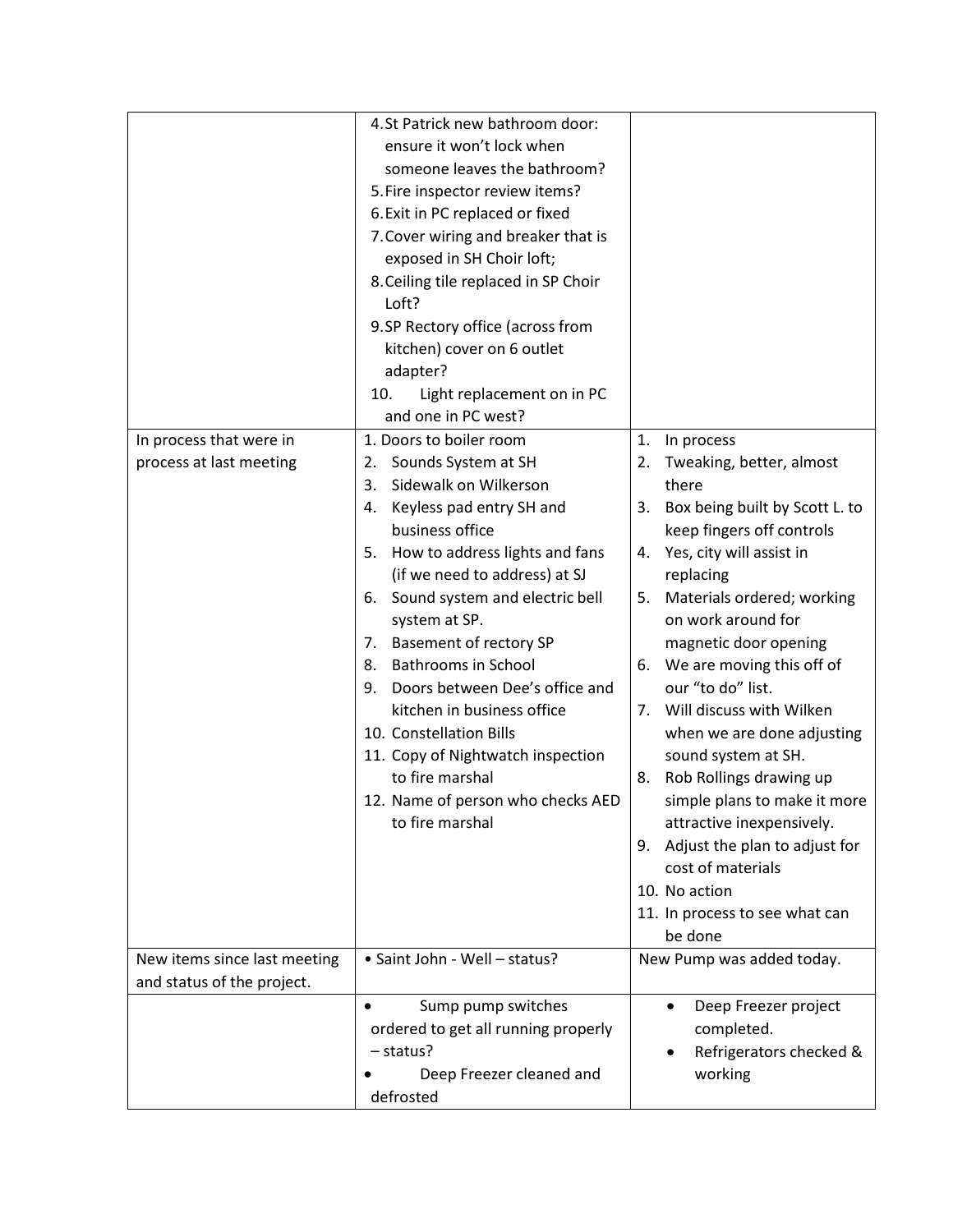| Ice machine - status?<br>Refrigerators<br><b>Stoves</b><br>Cleaning and organizing of<br>all downstairs<br>Room dividers in church<br>basement-working to fix; in<br>basement of rectory - addition to<br>split the room into two areas.<br>Whiteboards to be hung.<br>Know the location of white boards<br>and where to hang them.<br>Desire for overhead<br>projector in basement of church<br>and basement of rectory. (the<br>section of the room with currently<br>no tables.)<br>Purchase of dehumidifier for<br>basement of PC and basement of<br>SP.<br>Removal of tree/weeds in<br>and next to new hand rails.<br>Cleaning, stripping, waxing<br>buffing floor in basement. | Stoves checked &<br>$\bullet$<br>working<br>Cleaning & organizing<br>٠<br>downstairs completed<br>Room dividers in church<br>basement-working to<br>fix; in basement of<br>rectory - addition to<br>split the room into two<br>areas<br>Dehumidifiers are<br>installed                                                                                                                                                                                                     |
|--------------------------------------------------------------------------------------------------------------------------------------------------------------------------------------------------------------------------------------------------------------------------------------------------------------------------------------------------------------------------------------------------------------------------------------------------------------------------------------------------------------------------------------------------------------------------------------------------------------------------------------------------------------------------------------|----------------------------------------------------------------------------------------------------------------------------------------------------------------------------------------------------------------------------------------------------------------------------------------------------------------------------------------------------------------------------------------------------------------------------------------------------------------------------|
| SH all but school<br>• Dehumidifier for confessional,<br>ordered<br>• Buried the down spout between<br>rectory and garage closest to the<br>doors.<br>• Grass seed planted between<br>garage and rectory.<br>. Who owns the three trees on<br>Vermont? Lots of dead in the tops.<br>City?<br>• Lights for confessional so people<br>can see from parking lot entrance<br>if a priest is hearing confessions<br>and if someone is in confessional.<br>• Safety issue of the locking<br>mechanism on door to ramp by<br>confessional: it needs to be<br>unlocked with key to leave. Can                                                                                                | Dehumidifier ordered<br>Downspout: Working on<br>burying the down spout closest<br>to the front of buildings and the<br>hose that is on the property on<br>Third Street.<br>Fr joe will call the city and see<br>what they can do with the dead<br>parts of these trees.<br>Dave R. thinking about<br>confessional light<br>Bat Sensors The two in<br>sanctuary working; the two in<br>choir loft, unplugged and are<br>now plugged back in.<br>Addressing internet issues |